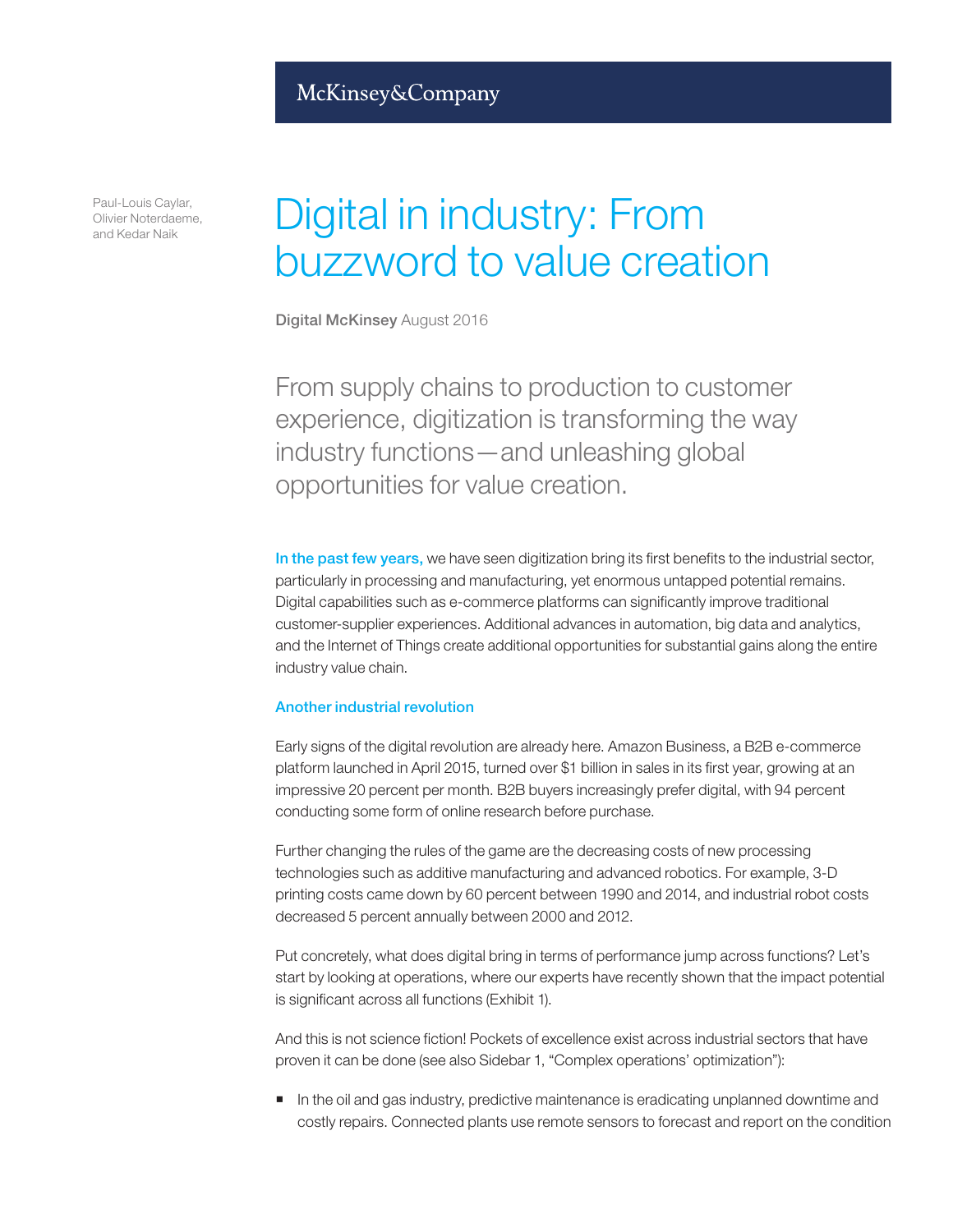#### Exhibit 1

The McKinsey Digital Compass maps Industry 4.0 levers to the 8 main value drivers.



1 Maintenance, repair, and operations.

Source: "Industry 4.0: How to navigate digitization of the manufacturing sector," McKinsey Digital, 2015 McKinsey&Company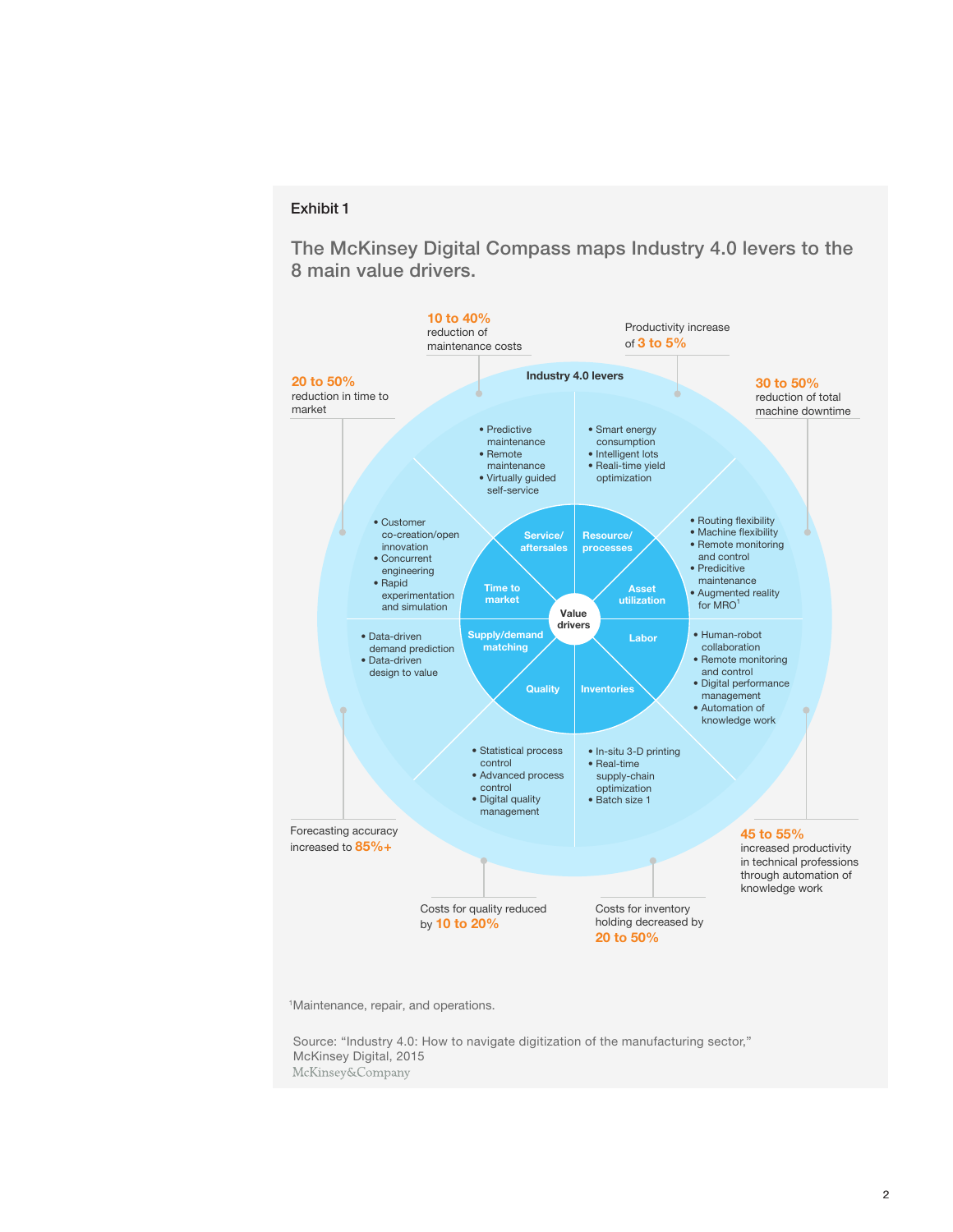and performance of machinery. Early signs of problems are detected and corrected, maintenance resources are directed at the areas of greatest need, and machinery availability is maximized.

- The pulp and paper industry has seen significant increases in productivity through the use of remote temperature monitoring. Kiln sensors monitor lime mud temperature, a leading indicator of calcination. Sophisticated tools aggregate and analyze the temperature readings and automatically optimize the shape and intensity of the flame driving heat through the kiln. The process has resulted in fuel savings as high as 6 percent and a lime throughput increase of 16 percent.
- In manufacturing, repetitive, strenuous, and complex tasks are performed by robots working alongside operators on the shop floor. The operators themselves spend less time waiting for goods or processes or filling in routine documentation, because information systems optimize materials flows and track key performance indicators. Real-time analytics and advanced process control enable errors and quality lapses to be picked up immediately, minimizing rework and scrap, and automated inventory systems—such as wireless-connected boxes with cameras that automatically reorder when their fill level drops below a certain limit—ensure that inventories are accurate, goods can be easily located, and safety stocks are adequate but not excessive (Exhibit 2).

Advanced modeling techniques for optimizing complex manufacturing sites and supply chains

Complex operations' optimization<br>Advanced modeling techniques for optimizing complex manufac-<br>turing sites and supply chains<br>
Working with a basic-chemicals<br>
The company saw a recurring EBITDA<br>
manufacturer with complex op Working with a basic-chemicals manufacturer with complex operations, we designed an end-to-end advanced model that generates a holistic optimization of the entire supply chain from procurement to commercial. By incorporating detailed price and cost curves into this model and leveraging the latest advanced optimization engines, we developed a systematic optimization tool that was embedded into the company business process.

The company saw a recurring EBITDA margin increase of roughly 5 percent, equal to approximately 6 percent of overall manufacturing, logistic, and raw-material costs. Application of these techniques on more than ten other cases in the process industry suggests a recurring EBITDA margin increase in the range of two to five percentage points, with value creation being proportional to supply-chain complexity.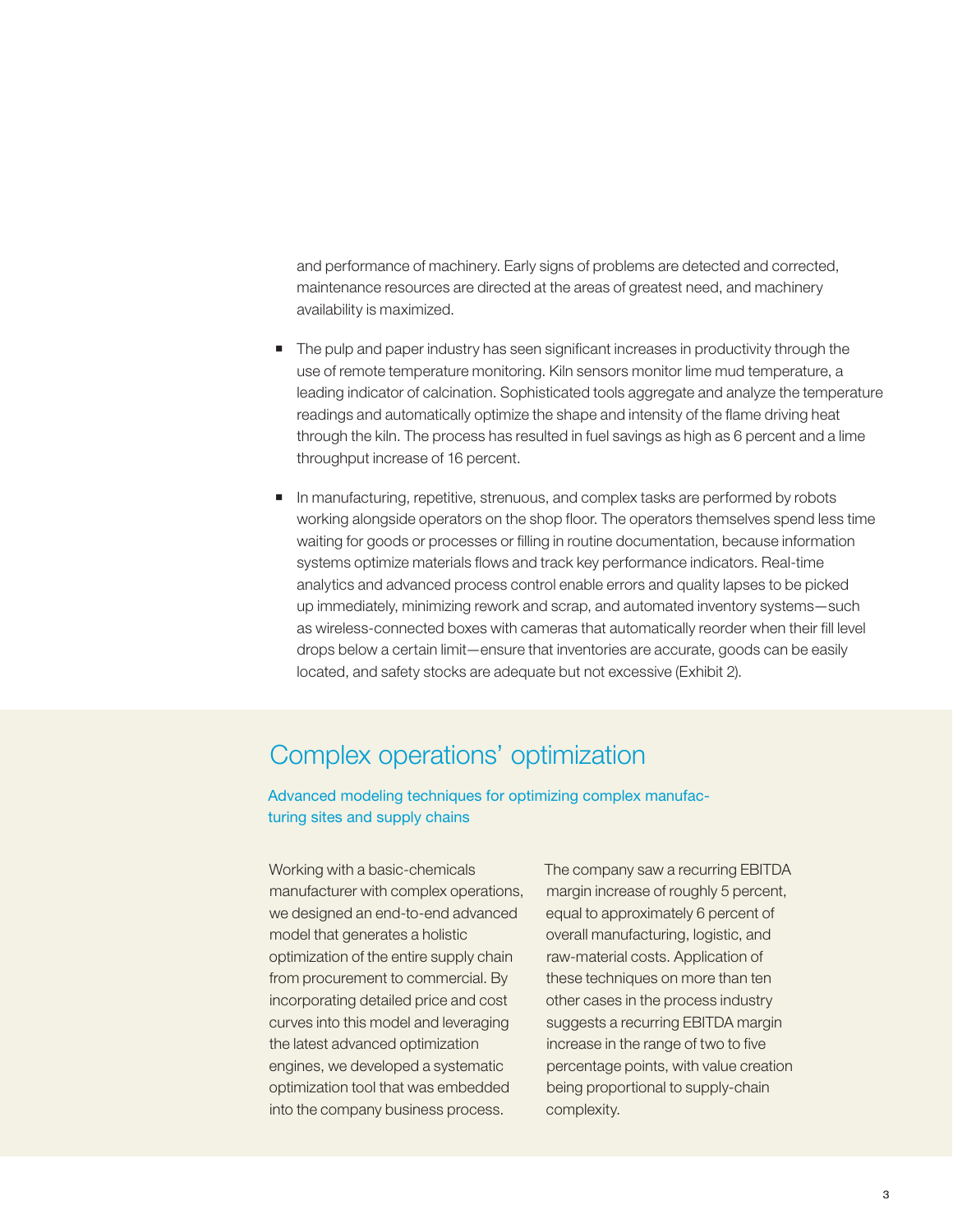### Exhibit 2

Smart automated plant illustration



1. Full process and end-to-end material flows automation

2. Data collection across the supply chain; full M2M and M2Cloud communication

3. Called by the machines, maintenance uses augmented reality tools



4. Operators working safely with robots on the shop floor

5. Real-time monitoring and adjustment of all plant operations





6. Remote controlling and management based on full visibility of operations

7. Finished products going to the mass market, semi-finished going to a customer-centric plant

Source: "Industry 4.0: How to navigate digitization of the manufacturing sector," McKinsey Digital, 2015<br>McKinsey&Company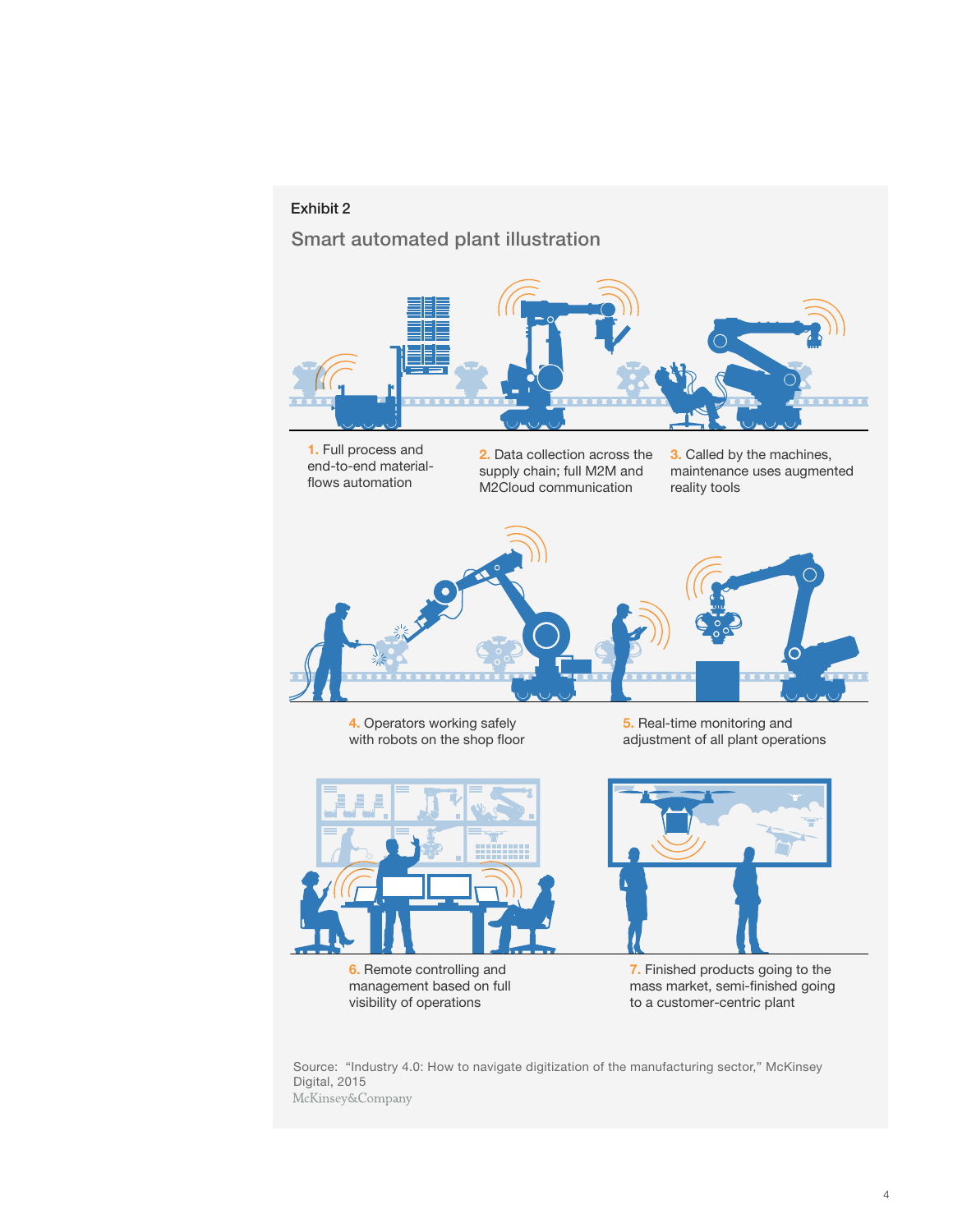Let's not forget the customer: digital has the potential to profoundly reshape the way industrial companies interact with and serve their customers. Let's have a closer look:

- Where customer access was once constrained by minimum order sizes and the cost to serve in a particular market, e-commerce and web shops allow companies to reach customers they could never have reached before; hence cost to serve can be cut by 50 to 70 percent. Online marketplaces such as Amazon Business and Alibaba virtually connect unlimited buyers and sellers, and established players like Grainger are leading the way with their own platforms, capitalizing on 2015's estimated \$1 trillion in B2B digital commerce sales in the United States.
- Suppliers who once relied on subjective analysis and historical knowledge to determine prices can now use faster, data-driven tools to optimize pricing. For example, a leading technical gases company with a large and highly fragmented product portfolio used advanced data analytics and modeling to design a more strategic and logical approach to pricing. The newly developed value-based pricing led to an increased return on sales of 5 percentage points (see Sidebar 2, "Pricing"). Emerging markets can tap the potential of digital in the food chain through innovations such as precision agriculture, supply-chain efficiencies, and agriculture-focused payment systems.
- Sales directors can make smarter resource-allocation decisions based on timely inputs from sales reps, individual performance data, and automated recommendations from tools. Reps making sales recommendations no longer have to rely on hunches about what their customers want, but instead make use of targeted insights about products to sell, customers' success stories, and simulations run with the customer during the sales visit. The ability to attract new customers, improve cross-selling, and reduce leakage can increase revenues by 5 to 15 percent, while customer satisfaction can be increased by 20 to 30 percent.

### Digital's disruptive power

But digital is not only a means to optimize a company's existing operations. It also gives both attackers and incumbents the power to disrupt value chains, enter new sectors, and create innovative business models. Established companies face threats from new competitors like Amazon Business, which offers millions of products, from automotive components, industrial lifts, and ramps to lab products, protective gear, and electrical equipment.

To get ahead of threats like this, industrial companies can use digital to transform and extend their own business models before change is imposed on them by attackers reshaping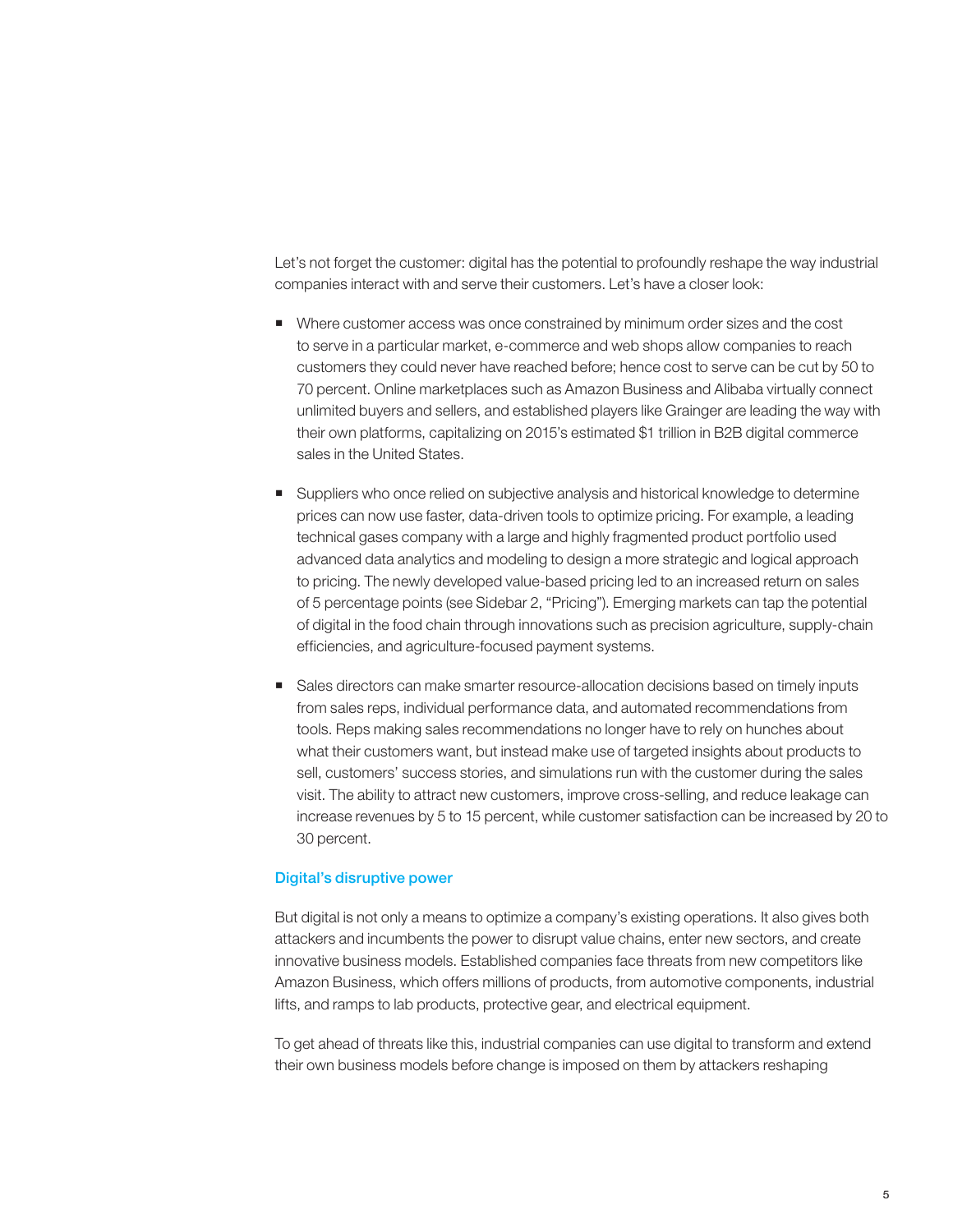## **Pricing**

#### Impact of value-based pricing

For a leading technical-gases client with a large and highly fragmented product portfolio, we deployed an innovative B2B value-based pricing approach to replace its existing method of setting prices according to customer size. We scanned the entire portfolio of more than 450 SKUs and over 1,300,000 transactions using a value-based pricing tool that sets

price bands. We also performed a risk assessment for 183,000 productcustomer combinations. With this more data-driven strategy, we reset 100,000 product-customer prices, covering 150 SKUs and addressing 92 percent of sales. As a result, the client saw an increased return on sales of five percentage points.

their industry. Some incumbents are joining digital platforms and B2B marketplaces to aggregate demand and sell direct to end users. BASF, for example, was the first chemicals company to sell products online through Alibaba. Other businesses, such as the 3-D printing start-up Sculpteo, are selling services rather than products. Still others are offering their manufacturing capacity as a service to third parties.

#### But are companies ready?

Compelling though the opportunities are, our analysis indicates that industrial sectors in general are lagging behind other sectors in terms of digitization: the MGI Industry Digitization Index<sup>1</sup> shows that while advanced manufacturing and the oil and gas sectors have already gone some way in their digitization journeys, basic goods manufacturing and chemicals and pharmaceuticals are still in the early stages.2

Moreover, the McKinsey Industry 4.0 survey of more than 300 manufacturing experts in Germany, Japan, and the United States from January 2016 shows that only 16 percent of manufacturers have an overall Industry 4.0 strategy in place, and just 24 percent have assigned clear responsibilities to implement it.

<sup>1</sup> "Digital Europe: Pushing the frontier, capturing the benefits," McKinsey Global Institute, June 2016; "Digital America: A tale of the haves and have-mores," McKinsey Global Institute, December 2015.

<sup>2</sup> "Industry 4.0 after the initial hype: Where manufacturers are finding value and how they can best capture it," Digital McKinsey, April 2016.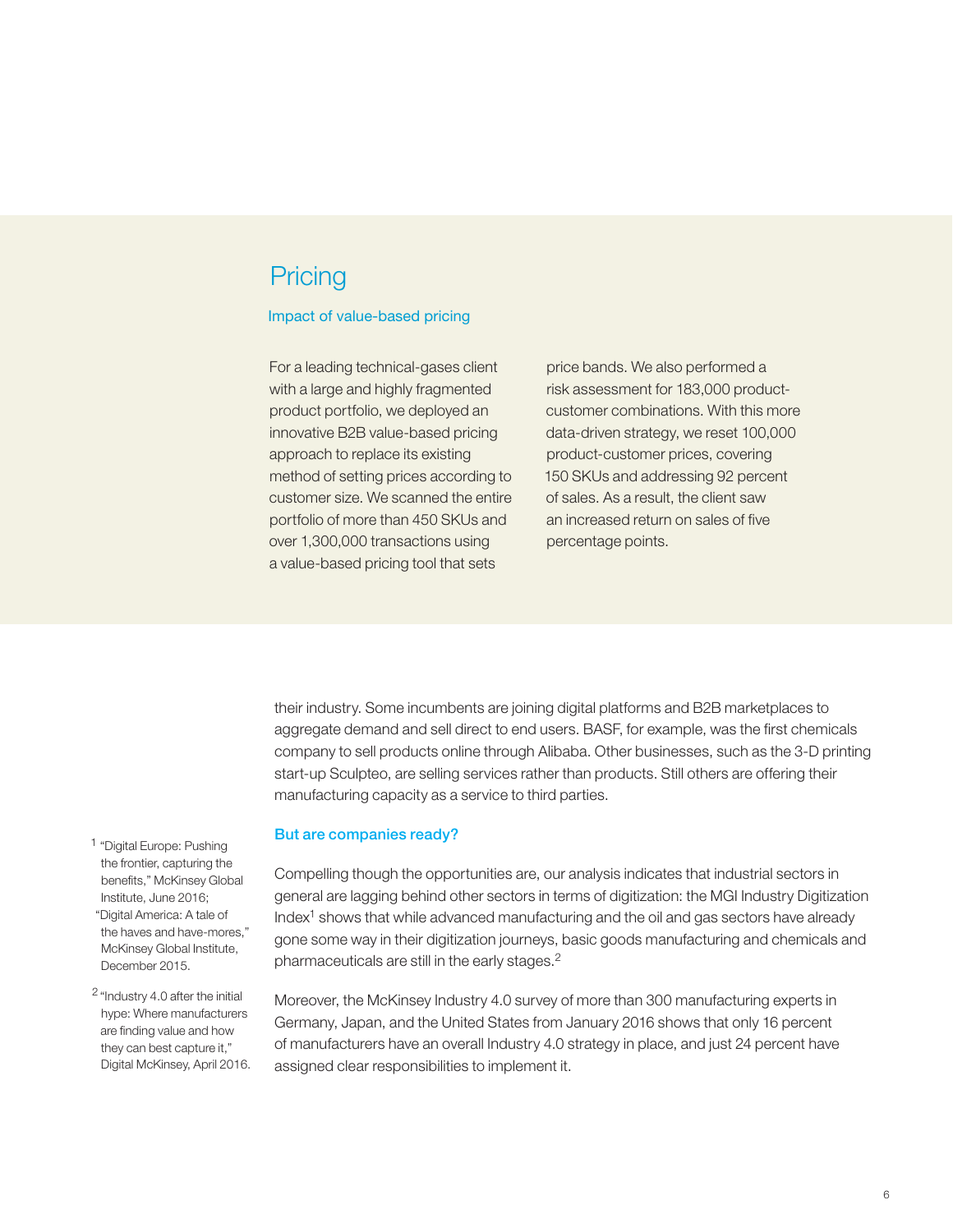### Five ways to win

Companies that want to get ahead of the digital pack would be wise to take five key steps:

- **Prioritize and scale up. Use structural assessments to determine the customer appetite** versus willingness to pay by using mockups to conduct interviews with potential customers and external experts. In addition, weigh the potential impact against the ease of implementation by assessing the degree of innovation or disruption (Is it a substitute? an extension? a breakthrough?), defining the scalability, studying the feasibility of the pilot and full solution, and ascertaining the fit with existing assets and capabilities.
- Adopt a test-and-learn approach. As technology-driven change accelerates, forecasting and planning are becoming less relevant and reliable. Agility—remaining open to learning and experimentation—is key. And it is crucial when investing in digital solutions to adopt the mind-set of a venture capitalist. This includes trying out ideas quickly with target customers as soon as they exist to check market interest and price points. It also means being ruthless: if the idea isn't worth it, kill it immediately. In addition, successful ventures think about monetization potential as soon as interactions with potential customers start, and they proudly copy from other sectors. A focus on scale is also essential, with the ambition being a tenfold increase.
- Put foundations in place. To maintain the efficiency and stability of existing operations while providing the processing capacity and speed required by new data-driven activities, smart companies move to a two-speed IT infrastructure—overlaying a fast, nextgeneration cloud-based IT system on their secure, robust, resilient legacy systems. New talent is another priority, especially data and process experts who can connect up various functions, systems, and levels of management; draw insights from all the information generated across the enterprise; and use their knowledge of the whole production chain to help design new products. Meanwhile, job profiles must be rethought to meet new needs, such as maintenance staff who oversee predictive maintenance rather than acting as troubleshooters, and quality specialists who intercept quality issues online rather than detecting faulty parts after production (Exhibit 3).
- Treat data as a competitive advantage. Data fuels the algorithms that provide insights into markets, customers, and business processes, so ensure that data management has a clear structure and governance. And considering that even tech giants such as Google have been vulnerable to malicious attacks, be sure to put cybersecurity high on your management agenda. Physical targets such as connected machinery and systems installed for remote access could also be highly susceptible to sabotage by hackers and other attacks.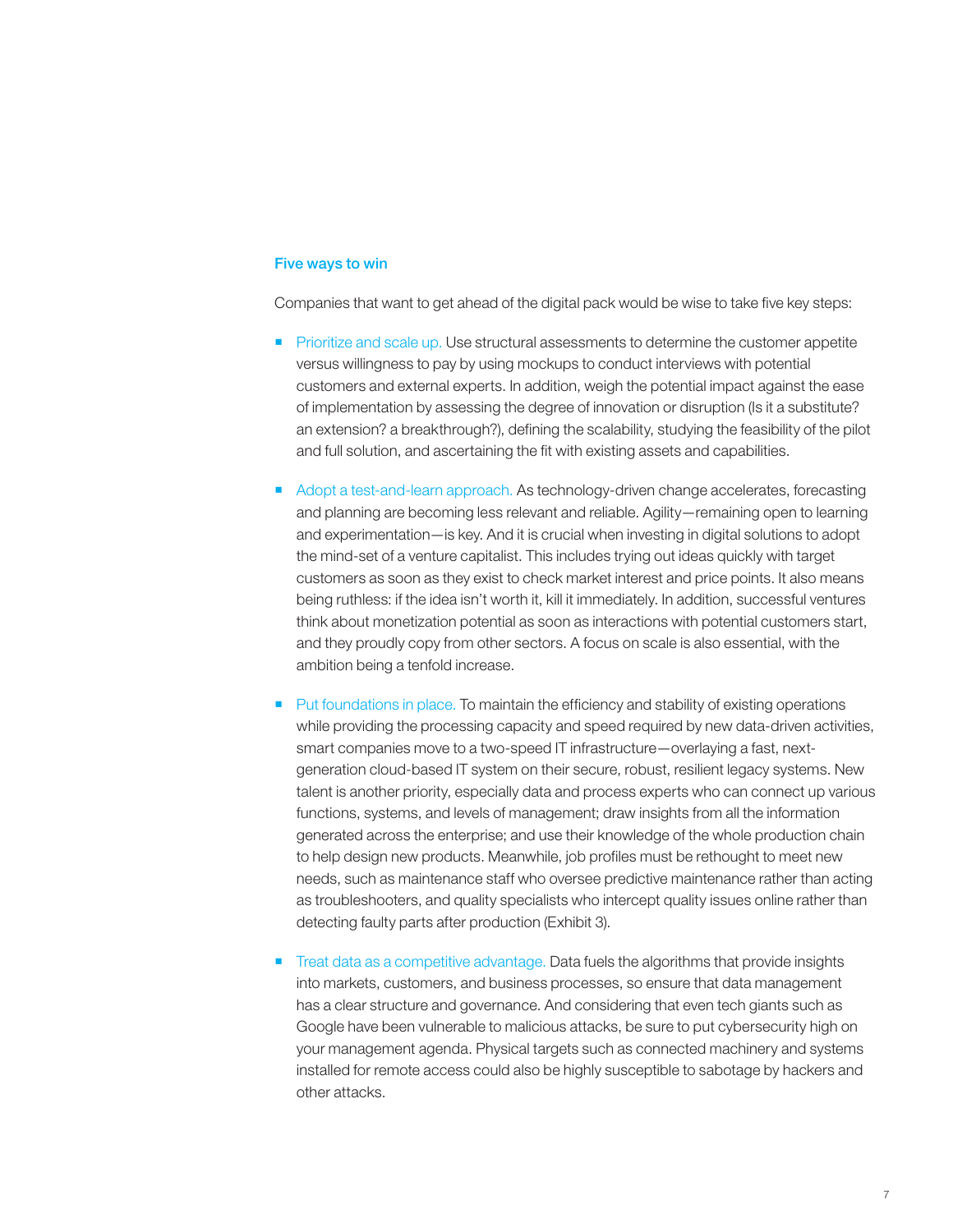### Exhibit 3

### Example of required shift in job profiles for connected factory

|                            | From                                                                              | $$ To                                                                                                                                                                                      |
|----------------------------|-----------------------------------------------------------------------------------|--------------------------------------------------------------------------------------------------------------------------------------------------------------------------------------------|
| <b>Worker (production)</b> | Carries out production tasks, large share of<br>manual tasks                      | Exception handler in production line, operator<br>in automated environment                                                                                                                 |
| <b>Maintenance expert</b>  | Troubleshooter and exception handler                                              | Overseer of predictive maintenance, planning<br>and steering based on data-driven analysis                                                                                                 |
| <b>Quality specialist</b>  | Inspects parts and controls quality standards<br>after the fact                   | Smart engineering of process to online control<br>for quality issues                                                                                                                       |
| <b>Production planner</b>  | Top-down planning and steering of linear<br>processes (50 percent build-to-stock) | Supply-chain planner<br>• Develops flexible self-steering value stream<br>(100 percent build-to-order)<br>• Becomes a planner on a fully integrated<br>supply chain from order to delivery |
| Logistics planner          | Plans supply in segmented approach<br>(inbound, line delivery, outbound)          |                                                                                                                                                                                            |
| <b>Team leader</b>         | Focus on leading people based on visible<br>waste on shop floor                   | Leads team based on identified digital waste,<br>brings insights to action                                                                                                                 |
|                            |                                                                                   |                                                                                                                                                                                            |

McKinsey&Company | Source:McKinsey analysis

**Work across functions, and manage change in the organization. Digitization requires that** all departments work together to capture joint benefits for the whole business. Moreover, because these innovations have a major impact on how people work, it is essential to anticipate concerns and build a persuasive case for the employees. When thinking about digital priorities, identify the technologies and applications that would have the greatest potential impact. But also make sure not to ignore possible barriers to adoption: devise a plan for helping employees use the new technologies and the related new methodologies most effectively. Remember that no organization achieves a successful digital transformation without taking a thoughtful approach to change management, and that it's the people applying the technology in their daily jobs who will create the additional value.



Digital's potential in industry is massive, not only in operations, but across all functions of the sector, and the levers that make the most difference to a company's bottom line vary—from e-commerce to automation to advanced analytics. But industrial companies must begin